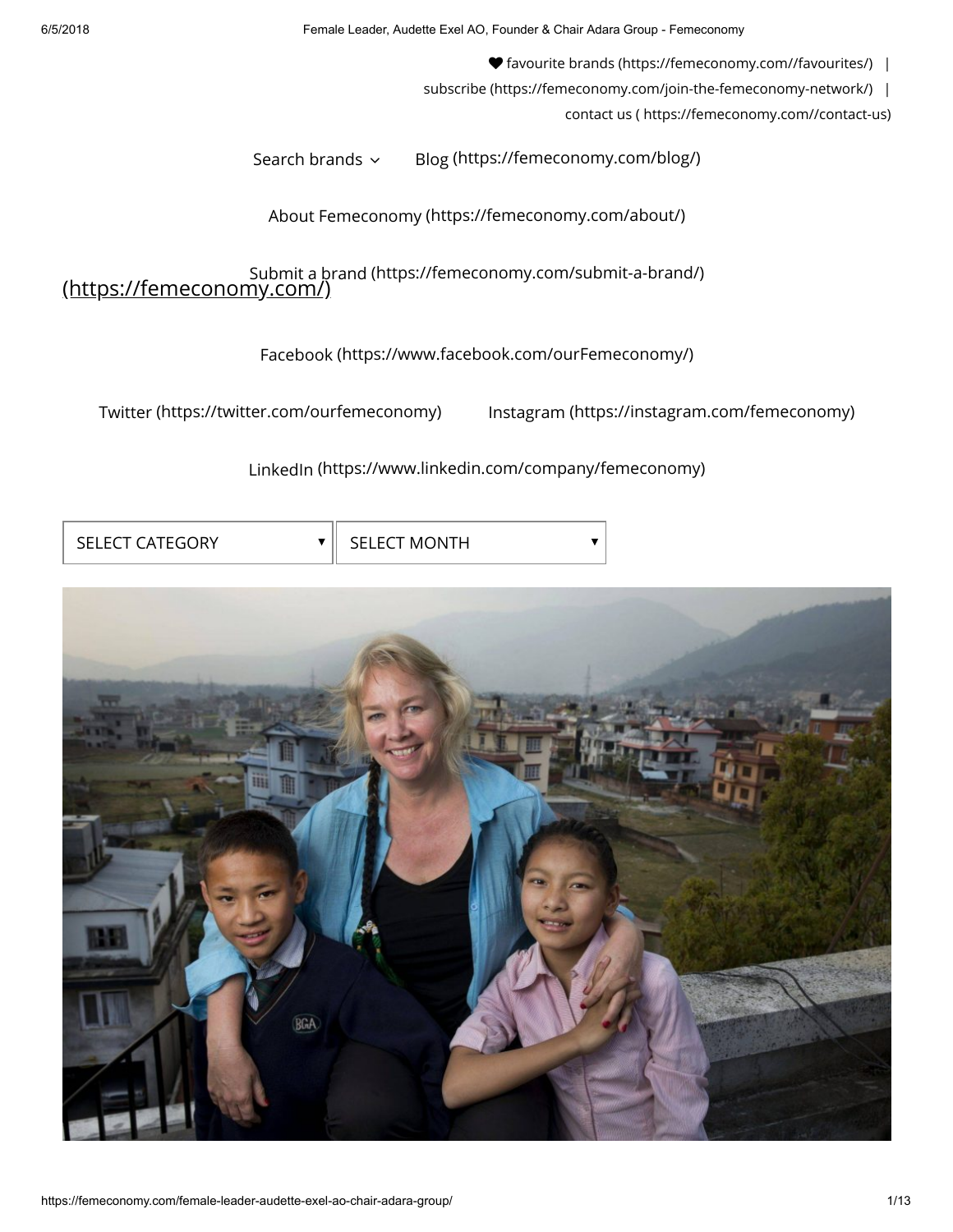# Female Leader, Audette Exel AO, Founder & Chair Adara Group

[st\)](https://femeconomy.com/#pinterest) [\(/#facebook\)](https://femeconomy.com/#facebook) [\(/#twitter\)](https://femeconomy.com/#twitter) [\(/#google\\_plus\)](https://femeconomy.com/#google_plus) 16/4/2018 | Posted by Jade Collins in Female Leaders [\(https://femeconomy.com/category/female-leaders/\)](https://femeconomy.com/category/female-leaders/)

ww.addtoany.com/share#url=https%3A%2F%2Ffemeconomy.com%2Ffemale-leader-audette-exel-ao-chair-

[e=Female%20Leader%2C%20Audette%20Exel%20AO%2C%20Founder%20%26%20Chair%20Adara%20Group%20](https://www.addtoany.com/share#url=https%3A%2F%2Ffemeconomy.com%2Ffemale-leader-audette-exel-ao-chair-adara-group%2F&title=Female%20Leader%2C%20Audette%20Exel%20AO%2C%20Founder%20%26%20Chair%20Adara%20Group%20-%20Femeconomy)  $my)$ 

Audette Exel AO is the Founder and Chair of [Adara Group \(https://www.adaragroup.org/\)](https://www.adaragroup.org/) and a [Non-Executive Director at](https://www.adaragroup.org/) [Suncorp \(https://www.suncorp.com.au/\)](https://www.suncorp.com.au/)[. Audette founded Adara](https://www.adaragroup.org/) Group (https://www.adaragroup.org/) 20 years ago in 1998, with the vision of bridging the world of business and the world of people in extreme poverty. Adara Group's unique business model sees two Australian corporate advisory businesses, Adara Partners and Adara Advisors, generate revenue with the sole purpose of supporting non-profit international development organisation, Adara Development.

Adara Development is focused on improving health and education for women, children and communities living in poverty in remote Uganda and Nepal, helping tens of thousands of people annually. If you multiply that figure over 20 years, it quickly becomes apparent the positive social impact Audette has wrought through her vision and leadership.

Audette's early career was as a lawyer specialising in international finance. Prior to establishing the Adara Group, she was Managing Director of Bermuda Commercial Bank (1993–1996), Chair of the Bermuda Stock Exchange (1995–1996) and served on the board of the Bermuda Monetary Authority (1999–2005).

Audette was awarded an honorary Order of Australia in 2013 for service to humanity in Uganda and Nepal, and in 2014 was recognised by Forbes as a 'Hero of Philanthropy'. In 2015, Audette was inducted into the Australian Businesswomen's Hall of Fame, and was a recipient of a World Class New Zealander Award. In 2016, she was named Australia's 2016 'Leading Philanthropist' by Philanthropy Australia.

## WHAT ARE SOME LESSONS YOU LEARNED AS ONE OF THE YOUNGEST WOMEN IN THE WORLD TO HAVE RUN A PUBLICLY-TRADED BANK?

There have been a million lessons during my business career, some more painful than others, and many I have had to learn over and over again.

Having the incredible chance to be the Managing Director of a Bank when I was just 30 was a huge and quite terrifying responsibility and opportunity. Luckily the team working in the bank were incredibly capable, and I had a board and a Chairman who backed me, and helped me every step of the way.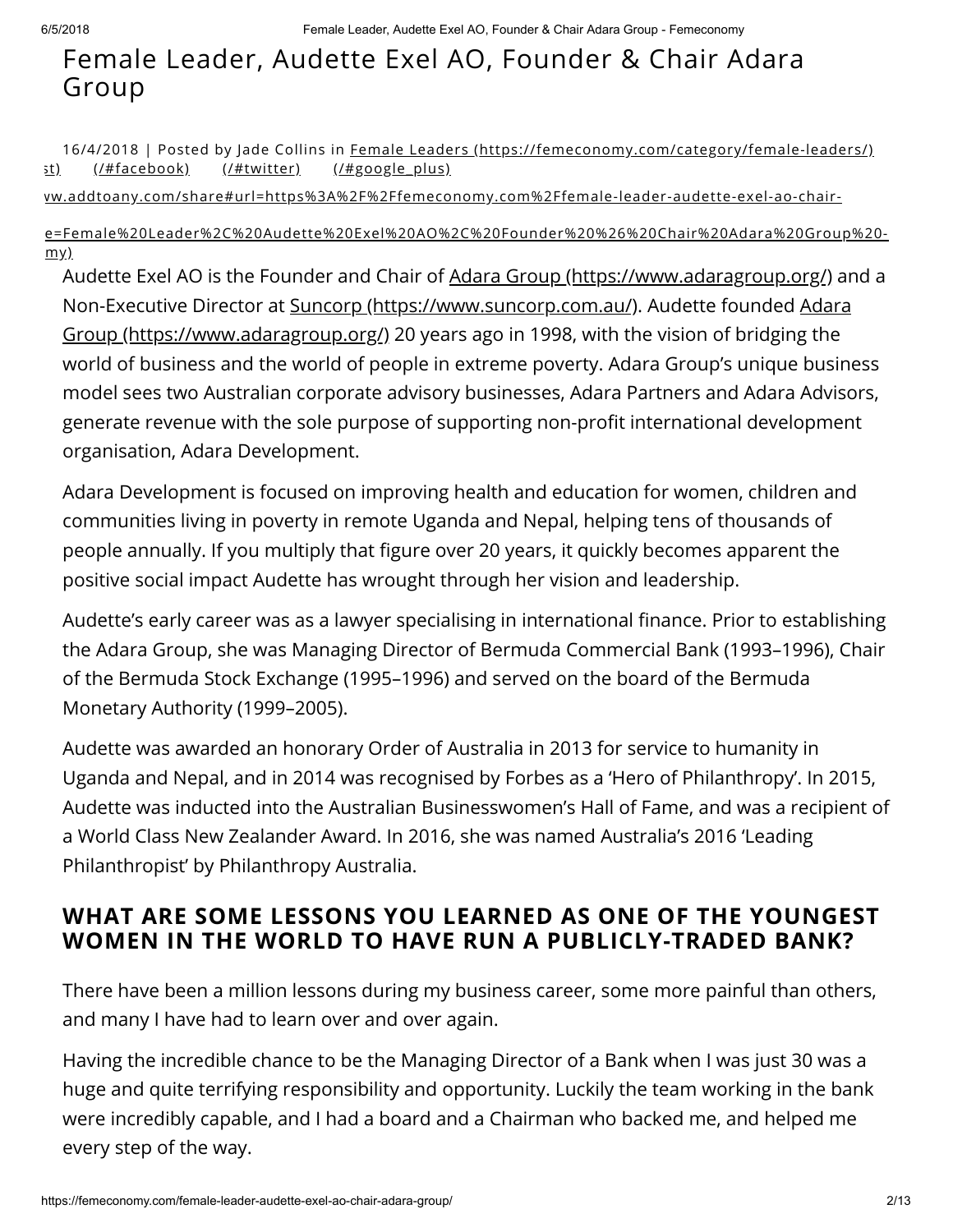One of the biggest things I learnt from that time was that leadership is about uncorking the brilliance that already sits inside an organisation, rather than trying to impose on people from atop them. I was so young when I was given that role and so inexperienced that I had no choice but to listen and learn from the team inside the bank – from the receptionists, the tellers, and even from the courier, Alvon, who had plenty of great ideas and opinions to share. People generally know what the best way forward is. Often they are just waiting to be asked and to be listened to. And respected. It sounds simple, but just being respectful of every individual and of a team makes a huge difference to how an organisation operates.

I think that time for me was also a learning about taking on big scary new challenges, and always being prepared to jump through doors that open, even if you have no idea what is on the other side. I was terrified in the early days – but when the offer was made, I knew I had to step out of my "insecurity cage" and just do it. I am so glad I did. It was a total privilege to work with that group of people, and you cannot substitute the learning that comes when you not only advise a balance sheet, you manage one.

### THROUGH THE ADARA GROUP YOU PROVIDE SPECIALIST CARE TO WOMEN AND CHILDREN IN UGANDA AND NEPAL. WHICH PROJECTS HAVE HAD THE BIGGEST SUSTAINABLE IMPACT ON THOSE COMMUNITIES?

When I began this work almost two decades ago, I thought that if we could have an impact on the life of one woman or one child, then that would make everything worth it. I am immensely proud that 20 years on, Adara's projects directly impact the lives of tens of thousands of people each and every year.

We work across two areas of specialty – maternal newborn child health and remote community development, and we think about our work across two frames – service delivery and knowledge sharing. Our service delivery and projects are in Nepal and Uganda, but because of our knowledge sharing pillar, the impact is much wider than the service we support and provide to individuals and communities.

Sustainability is a hot topic in both the development sector and the business sector as it enters into the hybrid world of business for purpose and private sector and not-for-profit partnerships. We are a bit contrarian in the way we think about it at Adara. For us, long-lasting change comes as a result of access to resources, to capacity building and training, and by supporting communities as they navigate through significant behavioural change over decades. We work hard across all three of those pieces of the puzzle – and thus we stay for decades onsite at our projects.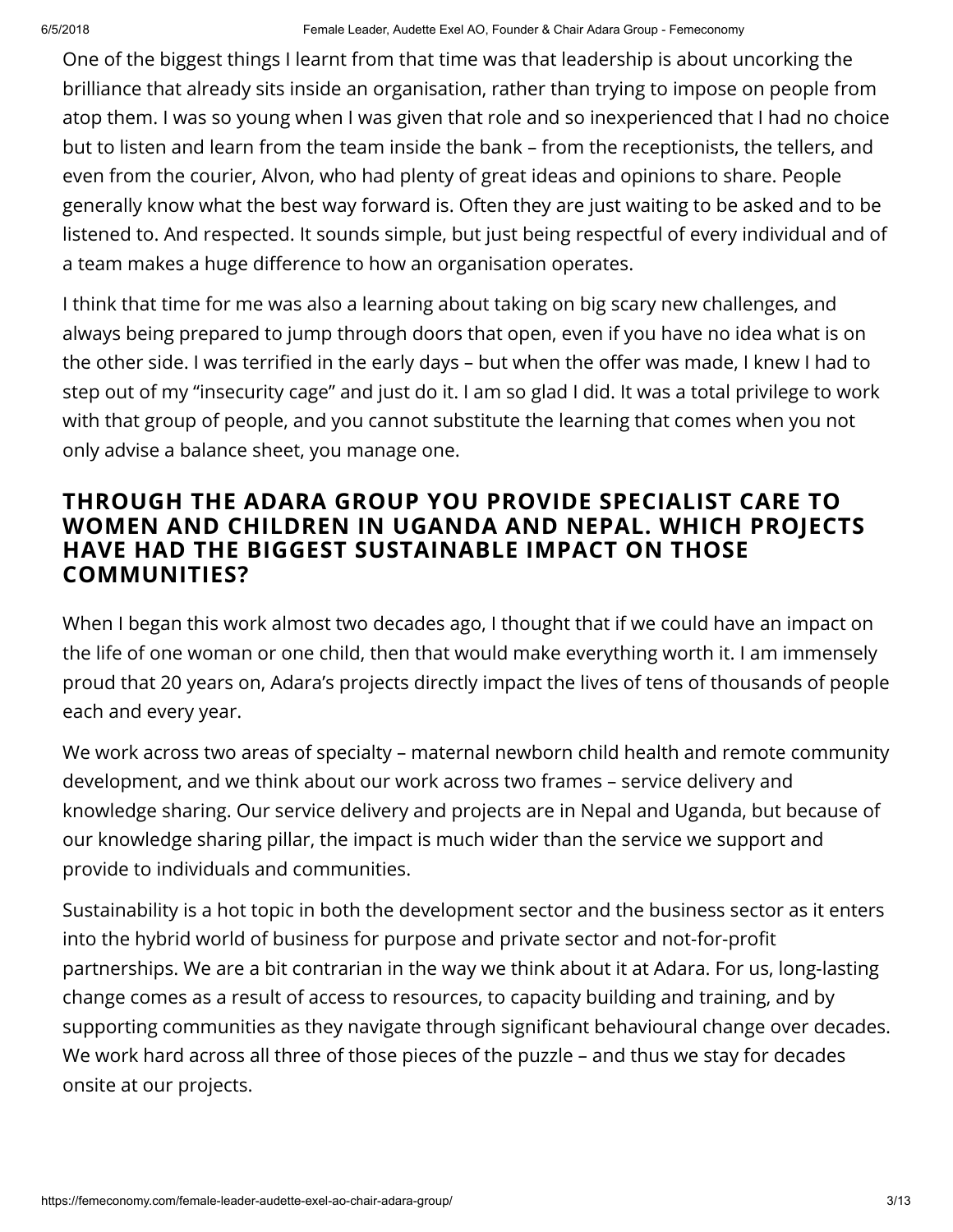On top of that, as mentioned before, we believe every single life counts. We can't reduce human social service delivery to a set of matrices or data points. That's a real risk if sustainability and scale become dogma and mantras, rather than solid guiding principles.

There are countless stories I could share with you – stories of everyday bravery of communities, to the amazing journeys of the many heroes we work with on the ground. So, here is just one example to bring the Adara work to life.

When I first drove down the dusty dirt road to Kiwoko Hospital in Uganda in 1998, I was shocked to see mothers and newborns dying from conditions that we would never consider life-threatening in the west. Twenty babies a week were dying of entirely preventable causes in the hospital compound, from things as simple as jaundice. They just needed UV light, but without the tools to save these lives, many wouldn't make it. Medical staff would resort to standing outside with babies in their hands, trying to catch rays of sunlight. If it was a cloudy day, as it often is in rainy season, babies would die.

20 years on, thanks to our deep partnership with Kiwoko Hospital, they have developed one of East Africa's leading neonatal intensive care units. More than 1,000 babies are treated in the ward every year, and we have seen survival for the tiniest babies (those weighing <1.4kg) increase from 31% to 80% between 2005 and 2017.

Together we have demonstrated that it is possible to deliver high-quality, holistic newborn care in remote settings, and we are now scaling this expertise across Uganda. Much of that work has global relevance.

That's just one example – of our tiniest clients – and every single one matters to us, to Kiwoko Hospital, and to their families and their communities.

## IN YOUR OPINION, HOW HAS SUNCORP'S BOARD DIVERSITY BEEN VIEWED WITHIN THE BANK BY FEMALE EMPLOYEES AND INFLUENCED THEIR LEADERSHIP OPPORTUNITIES?

[Suncorp \(https://www.suncorp.com.au/\)](https://www.suncorp.com.au/) lives its diversity policy – it is so much more than a set of principles on paper. I think all staff of Suncorp know that and see it in action every day. Both policy and practice at Suncorp underpin the belief that a board which has talented and diverse members is a key competitive advantage. I think it is a fantastic thing to work for a company that recognises that every person brings their own distinct capabilities, experiences and characteristics to their role, including the board, and that diversity makes the board more creative, flexible, productive and competitive.

So, I think that diversity at all levels, including at the board level, is respected and valued inside Suncorp. One of the impacts of that is demonstrating that there is significant opportunity to work at all levels of this great company, including at board level, regardless of gender.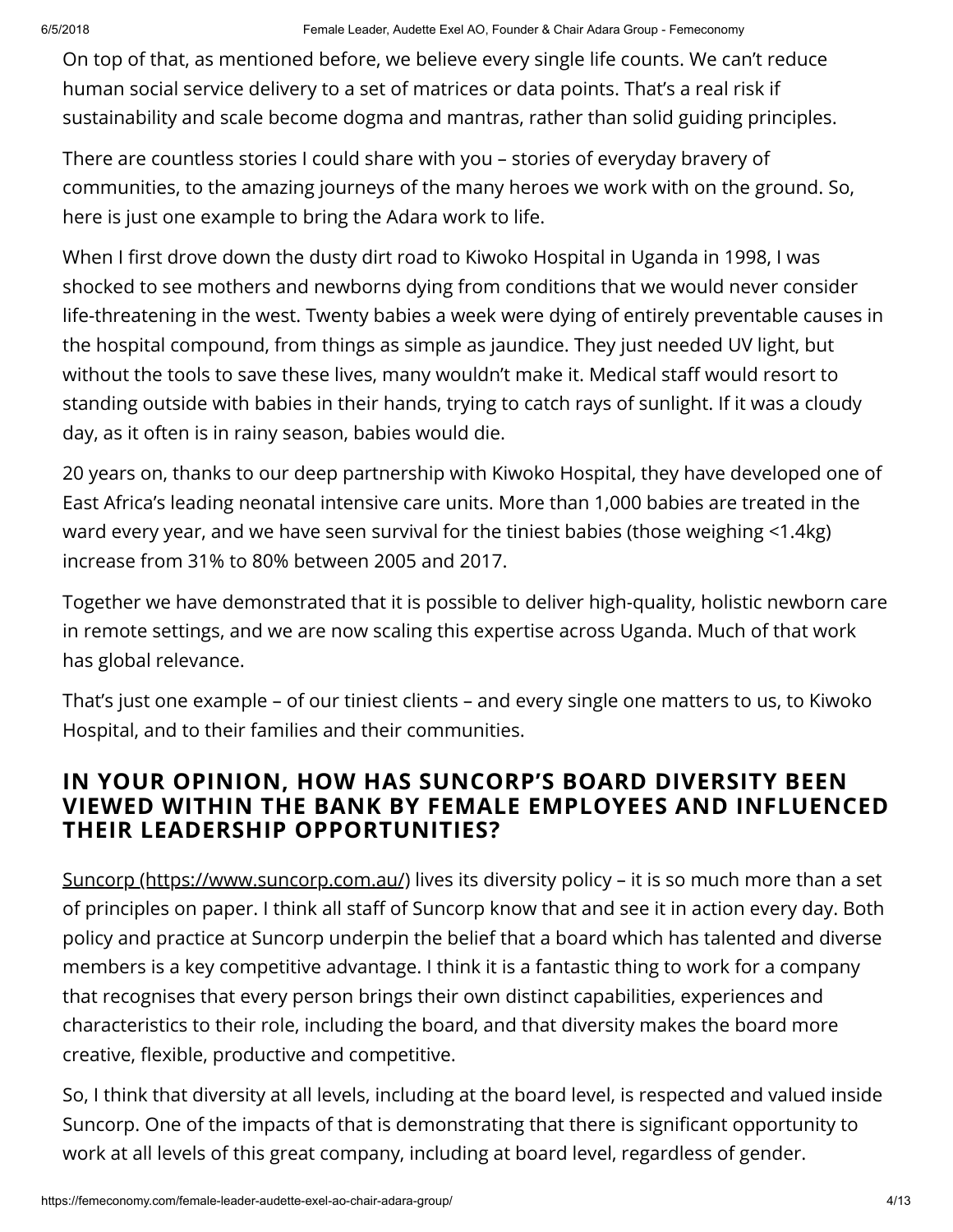We are very proud at Suncorp of our diversity and progress with gender balance. Women are extremely well represented at the most senior levels of the company. That is a hallmark of a great place to work, and a great business.

### HOW HAS THE INVESTMENT BANKING INDUSTRY CHANGED SINCE THE GLOBAL FINANCIAL CRISIS AND WHAT FURTHER CHANGES ARE REQUIRED?

Hundreds of millions of people were massively negatively impacted by the global financial crisis, from one end of the world to the other. It was a crisis born of the business sector, untrammelled greed and lack of balance in risk-taking and regulation. The role of the investment banks in the lead up to the crisis is well documented. The result cast a great stain on business in general, and banking in particular, and really jumpstarted the conversation about the obligations of business to think beyond profit.

Through all the pain – much of which is still being worked through – this was an important moment for our economy and our world, and the capitalist system more generally. It is wonderful to see action and conversations shifting to a much deeper thinking about the obligations of business and the financial services sector, including multi-stakeholder models, and to more and more businesses beginning to look at the wide-range of stakeholders that are affected by their actions. We are seeing the rise of the social economist and the social economy, and of a whole new way of doing business coming with it.

I am in the lucky position to see the very best of the financial services and investment banking industry through the lens of our most recent business, Adara Partners [\(https://www.adarapartners.org/\). In 2015 Adara launched a new busin](https://www.adarapartners.org/)ess platform – the Adara Partners Panel – to allow the leaders of the financial services industry (including investment banking) to give advice at the highest levels of excellence to corporate Australia, with all fees generated benefitting our work with people in need in the world's most remote places.

I have been blown away to see some of the most respected men and women in corporate Australia join the Adara Panel. They work as volunteers, entirely outside of their home firms. They work in pairs and co-lead advisory mandates at the highest levels of Australian corporate and business life. They have one aim: to generate revenue to support people in need, by giving the best possible wise counsel and senior advice to our clients.

Since we launched [Adara Partners \(https://www.adarapartners.org/\),](https://www.adarapartners.org/) we have completed multiple mandates, including a complex commercial problem-solving mandate for an ASX 20 company and strategic negotiation advice for the Football Federation of Australia's broadcast rights. We have just completed a mandate for a great Aussie company as an independent advisor on their capital raising and we are in the middle of a complex advice mandate advising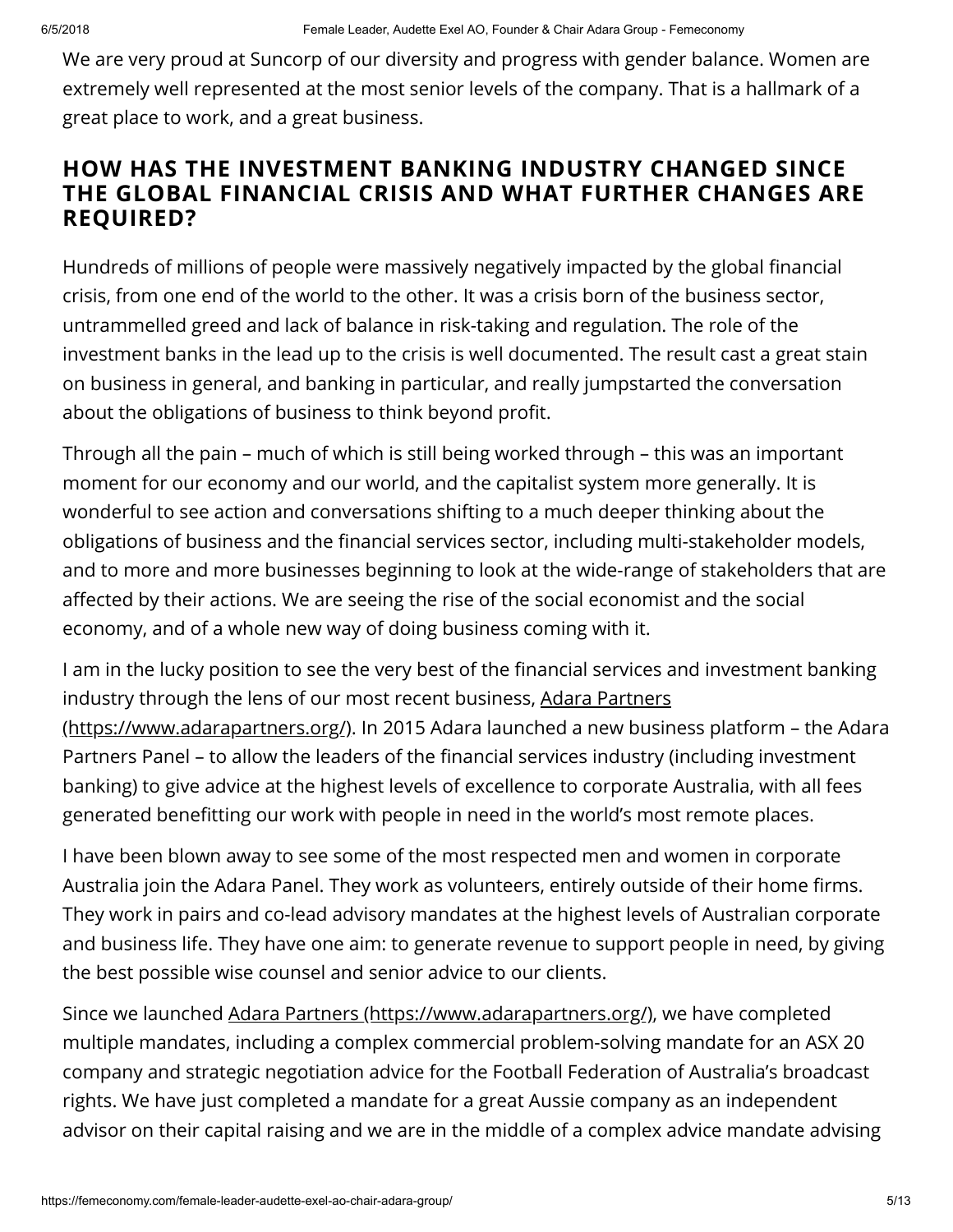the board of an ASX100 company. We have been appointed to several Federal and NSW Government Panels including the Department of Treasury and the Department of Foreign Affairs and Trade.

It is extraordinary to see the industry engage with us, and the commitment and excitement of the Adara Panel around using their mastery directly for purpose. It fills me with hope – and I think the construct has much wider application than just Australia. So, watch this space!

## WHAT HAS BEEN YOUR GREATEST CHALLENGE?

I have fallen on my face a million times, and cried a lot of tears amongst the incredible joy that [Adara \(https://www.adaragroup.org/\)](https://www.adaragroup.org/) has brought to my life. But the obstacles I have faced are nothing like the obstacles that are faced by the 850 million people who get up every single day and live in extreme poverty, or people living without love or with mental illness or maybe living in fear of violence. Those challenges are life and death – operating in a complex world, putting food on the table to be able to eat twice a day, staying safe, often in places without rule of law, getting to school or work when you have to walk for hours, trying to stay healthy when your water source is polluted or the crops are failing.

So, my challenges are tiny compared to others.

In that context, if I looked at the biggest challenges I have personally faced, they would be around holding onto a vision that is out of construct when there is a loud voice of "No!" all around. Believing in myself and others. Trusting my instincts. And finding the right people to be part of the journey – and backing the great ones 100%, while staying clear of others that lack integrity. I have had to recognise that power and money corrupt people, and watch out for that.

I guess the greatest challenge of all is recognising and being OK with my own failings and my own limitations. I have had to understand that my work will never be enough – that it is just a tiny contribution.

And that every single day when I fail or I don't do as well as I had hoped, I need to go to bed, get up the next day, and get back at it again. Because it really, really is worth it.

## WHAT ARE YOU MOST PROUD OF?

What a big question! How to match pride with humility – which has to stand at the centre of everything, so we don't lose our way?

I guess I am proud of doing my best even when my best has not been enough. I am proud of refusing to listen to voices of fear and negativity. I am proud of being brave when inside I was terrified.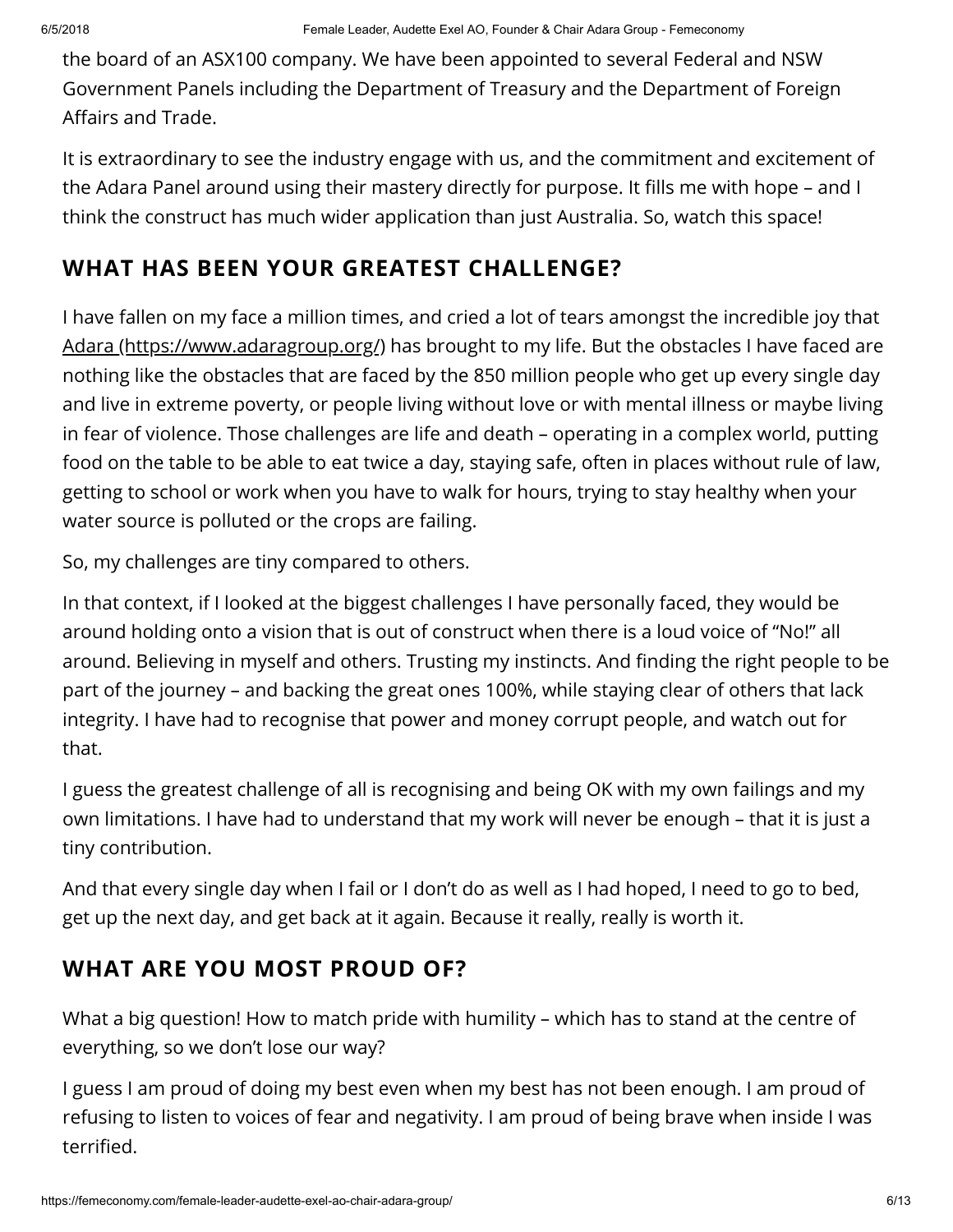Mostly I am hugely proud of being part of the [Adara \(https://www.adaragroup.org/\)](https://www.adaragroup.org/) family and their dedication to saving lives. I am proud of the Adara business model. I am proud of the way we have demonstrated over the last 20 years that it is possible to use the power of business to help people in need, to bridge worlds and change lives.

[I also think I'm proud of what is yet to come. Never in our history has Adara](https://www.adaragroup.org/) (https://www.adaragroup.org/) been so well positioned to deliver lasting change in the world's poorest communities. We have big plans as we move forward to scale our global health work, and to make a significant contribution to ending preventable newborn and maternal deaths. Our remote community development work continues to touch lives in the most faraway places. We now have a deep understanding of service excellence, which has provided a platform to train, to build capacity, and to share our learnings and mistakes widely. As we make plans for the year ahead, we are taking Adara to the next level, using all the knowledge we have gained through years of deep service to vulnerable communities.

I heard a quote the other day that said a legacy is "…planting seeds in a garden you never get to see." This really resonated. My hope is that other people take what I have done and do it bigger, better and smarter that I have. And I hope that this work with Adara (https://www.adaragroup.org/) lives on in different forms long after I do - we already have a beautiful garden that is beginning to flourish, and I dream that it will continue to grow and grow. But in the end others will decide what happens next, not me, and I am completely cool with that.

## WHAT'S ONE PIECE OF ADVICE FOR FUTURE FEMALE LEADERS?

Take a deep breath, leap out of the cage that society and those around you have constructed for you, and do amazing, beautiful, and wild things with your life. Leadership is a massive privilege, and our fractured world needs every single one of us to do our very best – we must not squander the chance to make change.

## ABOUT FEMECONOMY

You are the female economy. Whether you are a female consumer, business owner or a woman in the workforce, you can create gender equality by choosing female led brands.

To learn more about Femeconomy, hit the big red button below: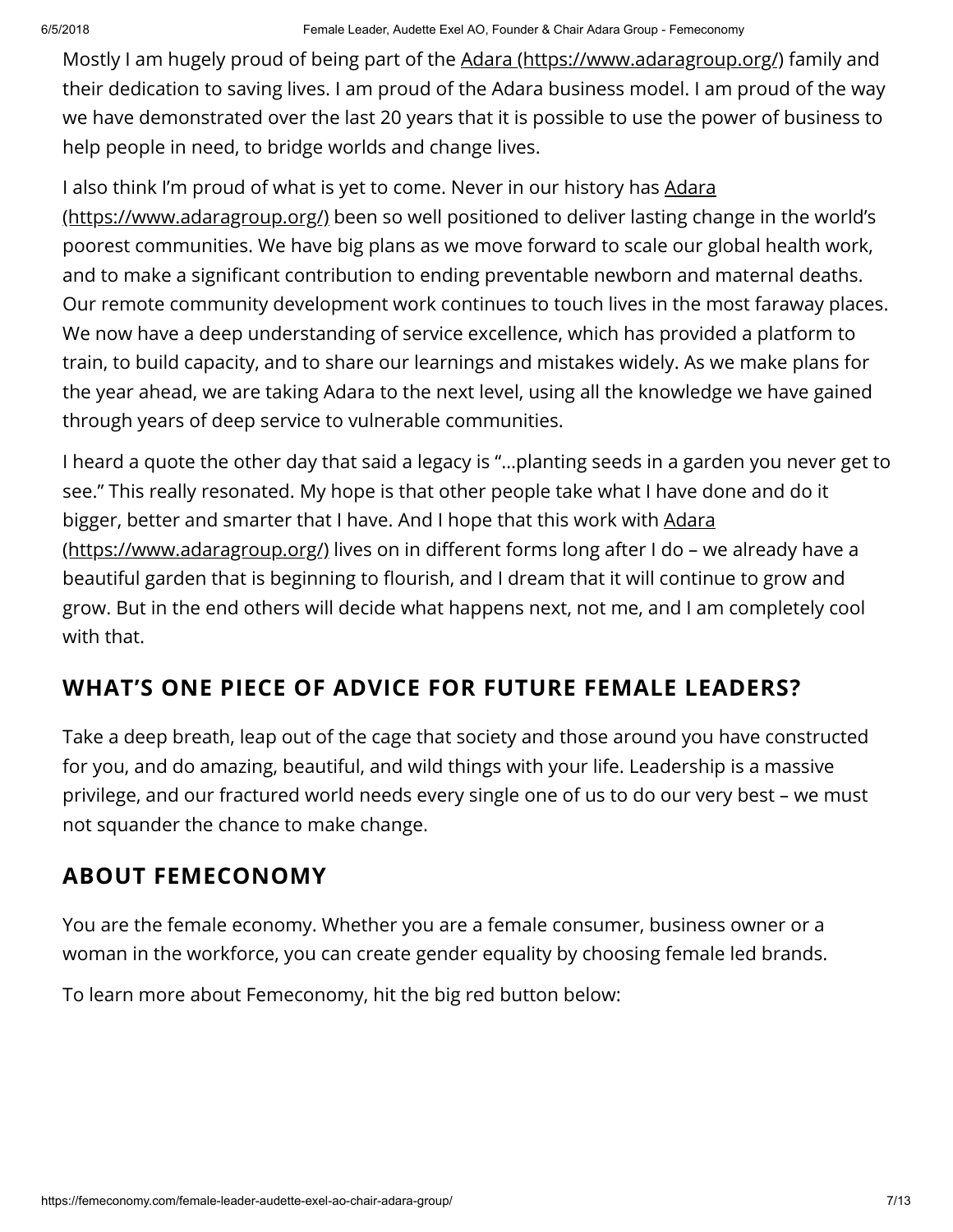

[\(https://femeconomy.com/submit-a-brand/\)](https://femeconomy.com/submit-a-brand/)

Photo by: Jonathan Torgovnik

 [\(https://www.facebook.com/ourFemeconomy/\)](https://www.facebook.com/ourFemeconomy/) [\(https://twitter.com/ourfemeconomy\)](https://twitter.com/ourfemeconomy) (https://www.instagram.com/femeconomy/) [\(https://au.linkedin.com/in/jadecollinsfemeconomy\)](https://au.linkedin.com/in/jadecollinsfemeconomy)

### Posted by Jade Collins - Femeconomy Founder

Mother, wife, daughter, determined dreamer. Lover of books. Background in Human Resources leadership in global organisations.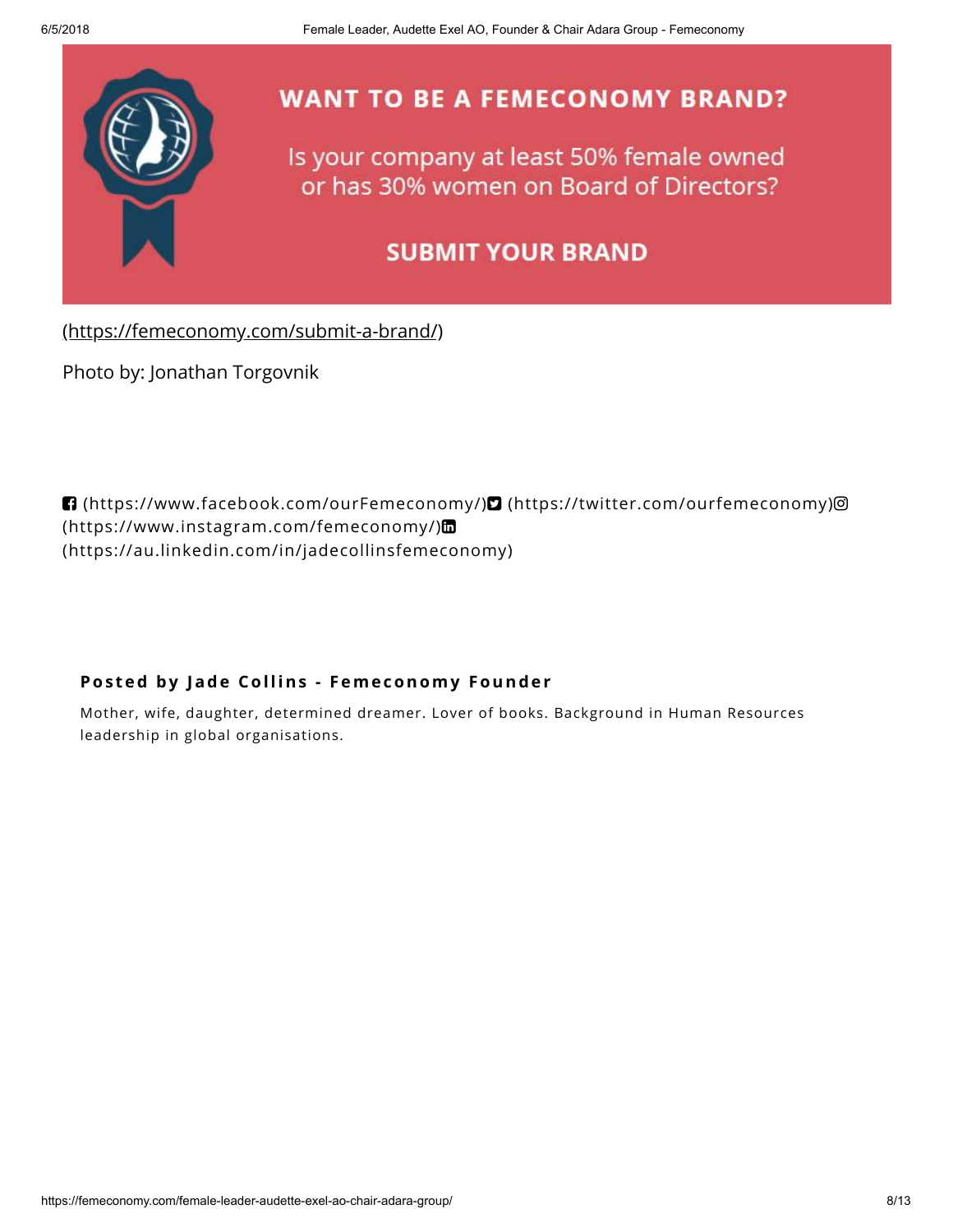| 0 Comments                                | Femeconomy           |                                    | Login               |
|-------------------------------------------|----------------------|------------------------------------|---------------------|
| $\heartsuit$ Recommend<br><b>【2 Share</b> |                      |                                    | Sort by Best $\sim$ |
|                                           | Start the discussion |                                    |                     |
|                                           | <b>LOG IN WITH</b>   | OR SIGN UP WITH DISQUS (?)<br>Name |                     |

Be the first to comment.

ALSO ON FEMECONOMY

#### Feature Brand – Sportsgirl

2 comments • 2 years ago

Femeconomy — Brings back a LOT of great D Avatar [memories browsing the SG range. Some great](https://disq.us/?url=https%3A%2F%2Ffemeconomy.com.au%2Ffeature-brand-sportsgirl%2F&key=JxRm3IE28EmRceSf0V48Vg) picks in their current collection too!

#### [Healthy, Wealthy and Wise](https://disq.us/?url=https%3A%2F%2Ffemeconomy.com%2Fhealthy-wealthy-and-wise%2F&key=J-Pf_MXfvprxR7xRD0o4Ag)

1 comment • a year ago

**Avatar** [Femeconomy](https://disq.us/?url=https%3A%2F%2Ffemeconomy.com%2Fhealthy-wealthy-and-wise%2F&key=J-Pf_MXfvprxR7xRD0o4Ag) — Great tips!

### [Female Leader, Dr Kirstin Ferguson, Non-](https://disq.us/?url=https%3A%2F%2Ffemeconomy.com%2Ffemale-leader-dr-kirstin-ferguson-board-director-abc%2F&key=xd3ib-HaEp7vpGvZQcvyeA)Executive Director & Chairman

2 comments • a year ago

Femeconomy — Thanks for sharing your  $\Box$ Avatar [insights from your recent event.](https://disq.us/?url=https%3A%2F%2Ffemeconomy.com%2Ffemale-leader-dr-kirstin-ferguson-board-director-abc%2F&key=xd3ib-HaEp7vpGvZQcvyeA)

#### [Can I really be me and succeed at work?](https://disq.us/?url=https%3A%2F%2Ffemeconomy.com%2Fcan-i-really-be-me-and-succeed-at-work%2F&key=pEgG6aDaEqLhLKGlX4Ix1Q)

1 comment • 7 months ago

D Laura Bos — Great article. Michelle Redfern is Avatar [pretty amazing isn't she? I value authenticity](https://disq.us/?url=https%3A%2F%2Ffemeconomy.com%2Fcan-i-really-be-me-and-succeed-at-work%2F&key=pEgG6aDaEqLhLKGlX4Ix1Q) highly. There is a deep level of trust that …

 $\boxtimes$  Subscribe  $\bullet$  [Add Disqus to your siteAdd DisqusAdd](https://publishers.disqus.com/engage?utm_source=femeconomy&utm_medium=Disqus-Footer)  $\bullet$  [Disqus' Privacy PolicyPrivacy PolicyPrivacy](https://disqus.com/)

← [FEMALE LEADER, LARA WILDE, OWNER WILDE DRIVE \(HTTPS://FEMECONOMY.COM/FEMALE-LEADER-LARA-](https://femeconomy.com/female-leader-lara-wilde-owner-wilde-drive/)WILDE-OWNER-WILDE-DRIVE/)

[PREPARING FOR END OF YEAR PERFORMANCE REVIEWS](https://femeconomy.com/preparing-for-end-of-year-performance-reviews/) → (HTTPS://FEMECONOMY.COM/PREPARING-FOR-END-OF-YEAR-PERFORMANCE-REVIEWS/)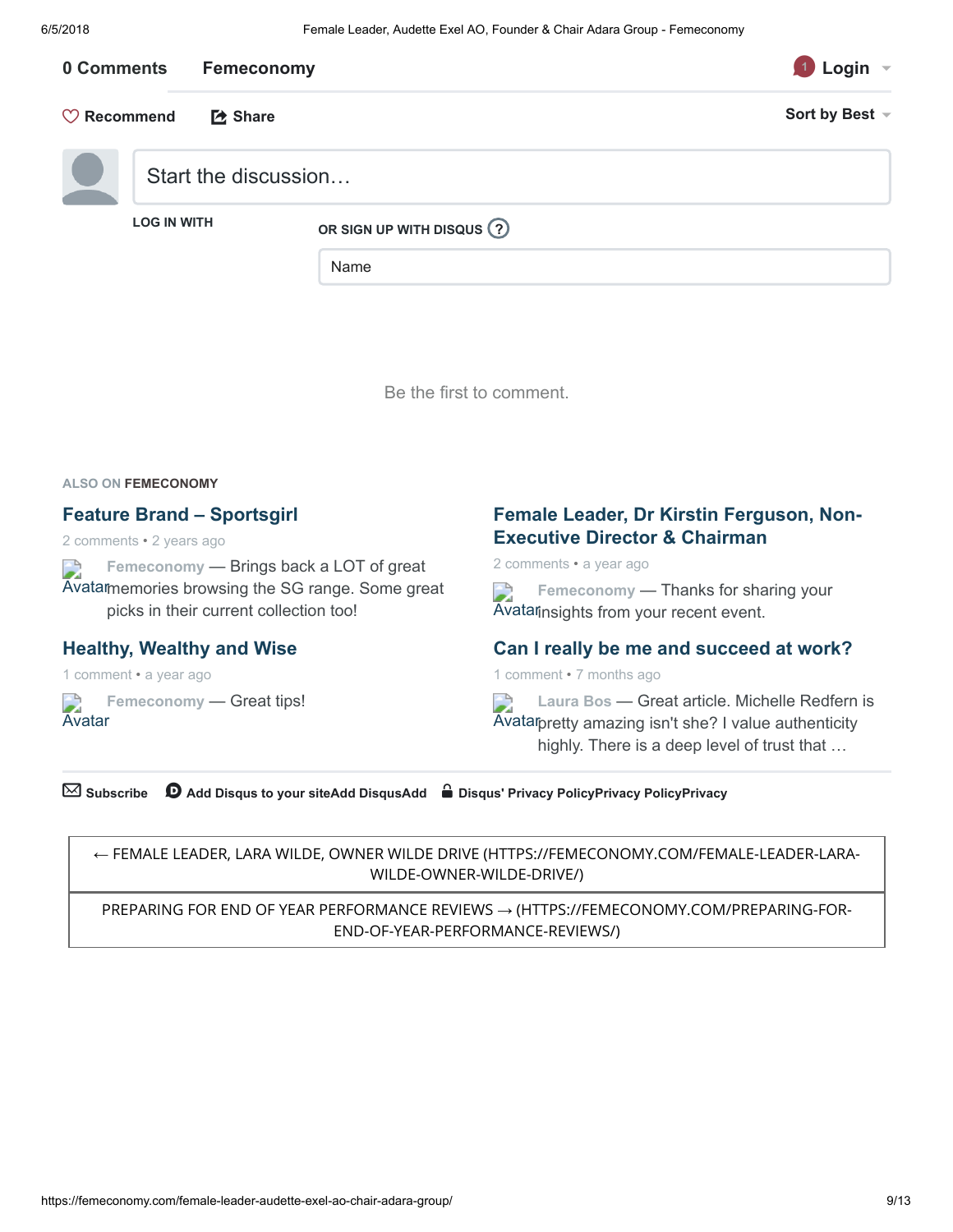## Gender Budgeting: Where did it go?

[\(https://femeconomy.com/gender-budgeting-how-tax-policy-can-create-gender-equality/\)](https://femeconomy.com/gender-budgeting-how-tax-policy-can-create-gender-equality/)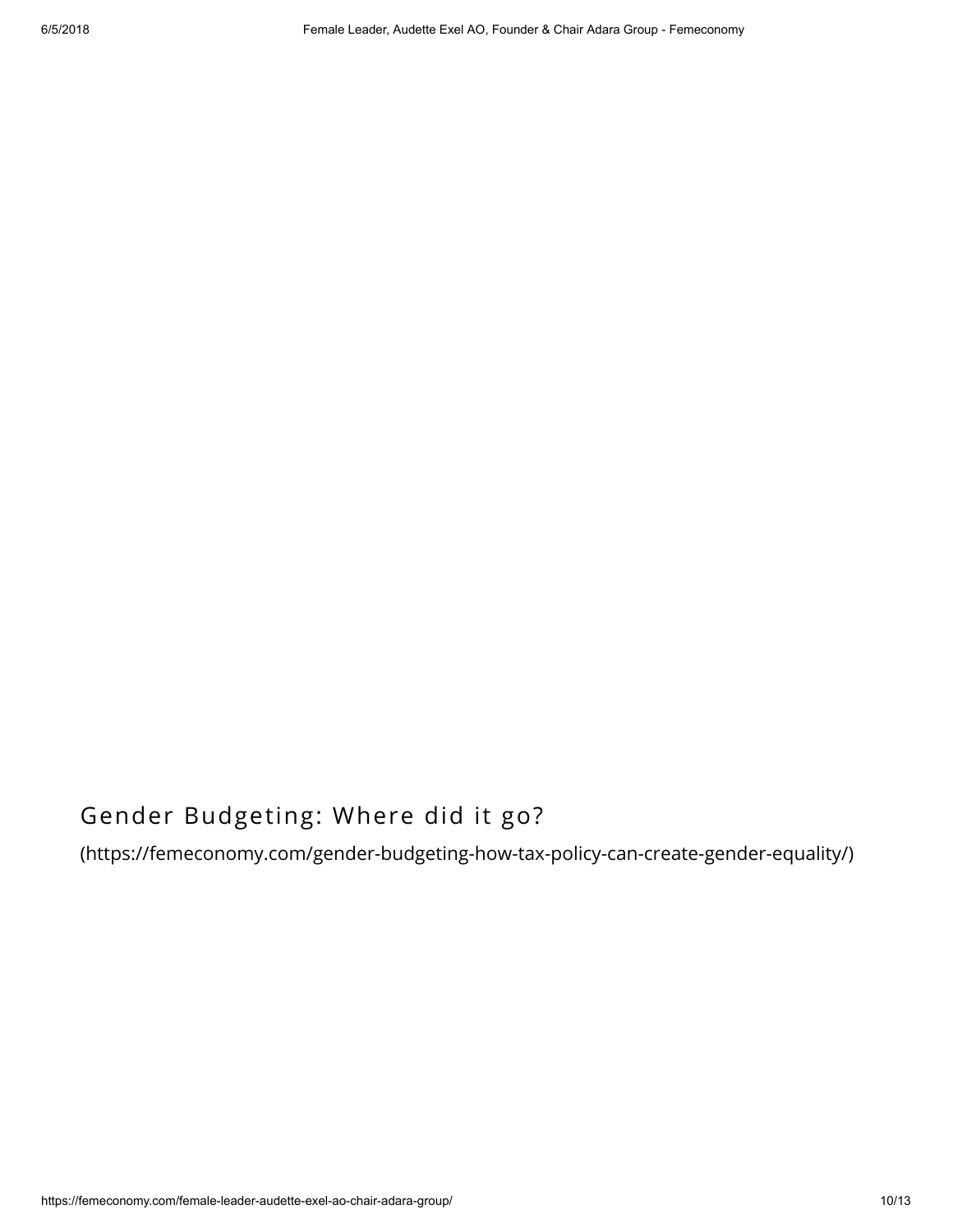# Femeconomy approved Christmas Gifts Under \$50

### [\(https://femeconomy.com/femeconomy-approved-christmas-gifts-under-50/\)](https://femeconomy.com/femeconomy-approved-christmas-gifts-under-50/)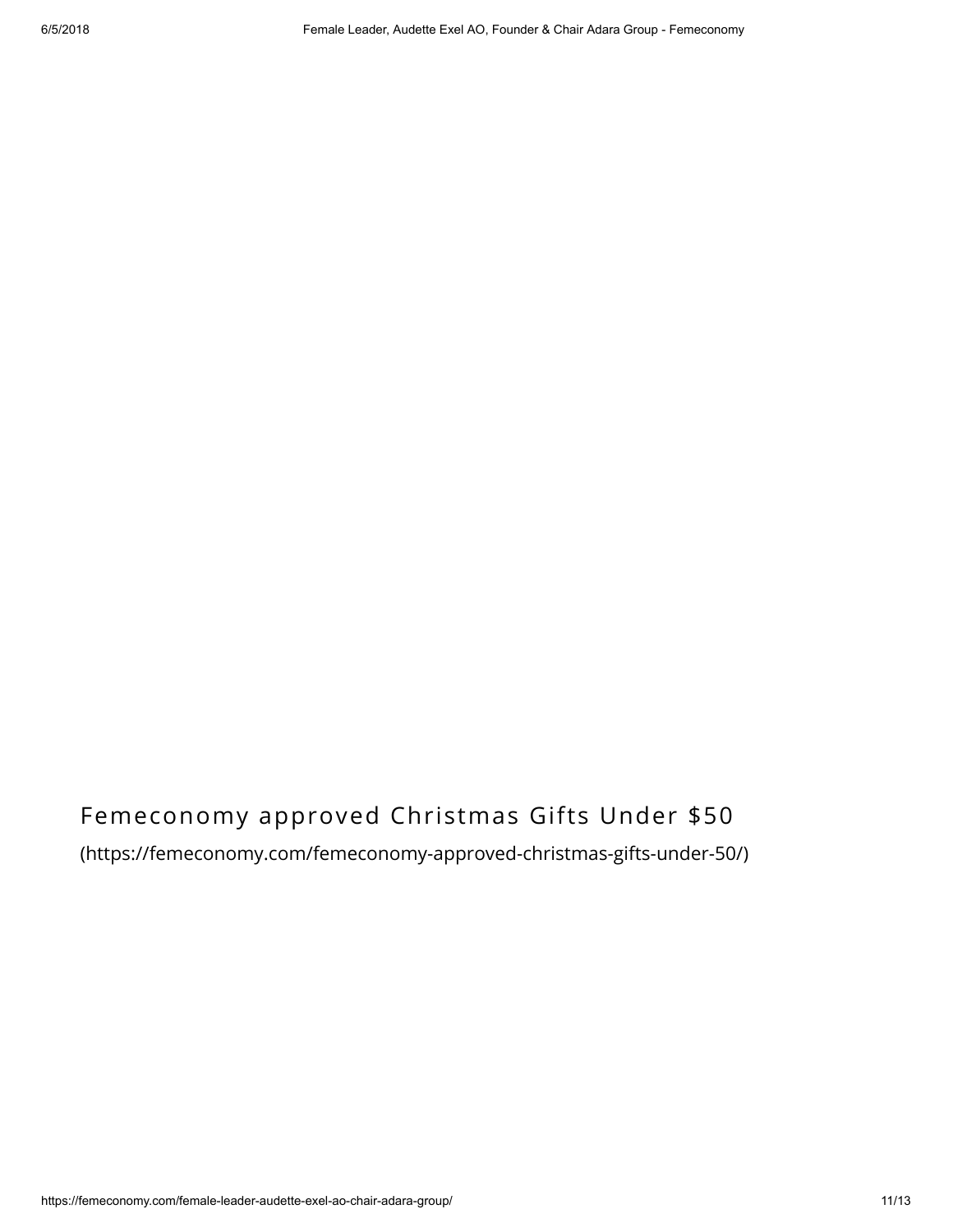## Female Leader, Anna Mitsios, Edible Beauty

[\(https://femeconomy.com/female-leader-anna-mitsios-edible-beauty/\)](https://femeconomy.com/female-leader-anna-mitsios-edible-beauty/)

#### **FEMECONOMY**

[HOME \(HTTPS://FEMECONOMY.COM/\)](https://femeconomy.com/) [SEARCH BRANDS \(/BRAND/?S=&FWP\\_SORT=TITLE\\_ASC\)](https://femeconomy.com/brand/?s=&fwp_sort=title_asc) [SUBMIT A BRAND \(HTTPS://FEMECONOMY.COM/SUBMIT-A-](https://femeconomy.com/submit-a-brand/)BRAND/) [CONTACT US \(HTTPS://FEMECONOMY.COM/CONTACT-US/\)](https://femeconomy.com/contact-us/) [PRIVACY \(HTTPS://FEMECONOMY.COM/PRIVACY/\)](https://femeconomy.com/privacy/) [DISCLAIMER \(HTTPS://FEMECONOMY.COM/DISCLAIMER/\)](https://femeconomy.com/disclaimer/)

[BLOG \(HTTPS://FEMECONOMY.COM/BLOG/\)](https://femeconomy.com/blog/) [ABOUT \(HTTPS://FEMECONOMY.COM/ABOUT/\)](https://femeconomy.com/about/)